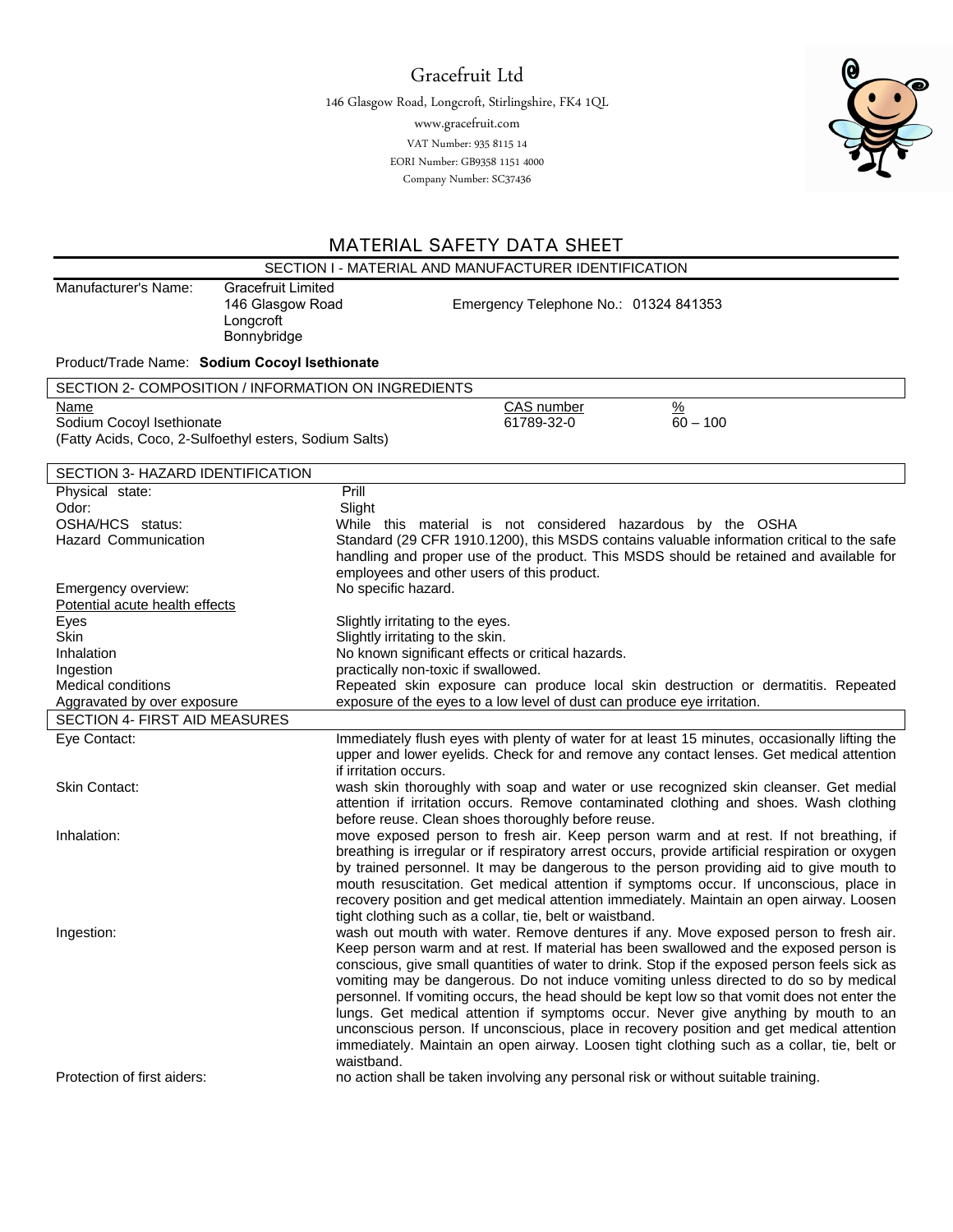| SECTION 5- FIRE FIGHTING MEASURES              |                                                                                                                                                                                                        |  |  |
|------------------------------------------------|--------------------------------------------------------------------------------------------------------------------------------------------------------------------------------------------------------|--|--|
| Flammability of the product:                   | May be combustible at high temperature.                                                                                                                                                                |  |  |
| Products of combustion:                        | These products are carbon oxides (CO, CO2), sulfur oxides (SO2, SO3 etc.).<br>Some metallic oxides.                                                                                                    |  |  |
| <b>EXTINGUISHING MEDIA</b>                     |                                                                                                                                                                                                        |  |  |
| Suitable:                                      | Use an extinguishing agent suitable for the surrounding fire.                                                                                                                                          |  |  |
| Special exposure hazards:                      | No specific hazard.                                                                                                                                                                                    |  |  |
| Special Protective:                            | Fire-fighters should wear appropriate protective equipment and self-contained                                                                                                                          |  |  |
| Equipment for fire-fighters                    | breathing apparatus (SCBA) with a full face-piece operated in positive pressure<br>mode.                                                                                                               |  |  |
| SECTION 6- ACCIDENTAL RELEASE MEASURES         |                                                                                                                                                                                                        |  |  |
| <b>Personal Precautions:</b>                   | Use chemical splash goggles or face shield and protective gloves in accordance with local                                                                                                              |  |  |
|                                                | regulations.                                                                                                                                                                                           |  |  |
| <b>Environmental Precautions:</b>              | It is the general policy of Jeen International to discourage direct disposal of this product, or other                                                                                                 |  |  |
|                                                | products like it, into public waterways in the undiluted state. Dispose of in accordance with all local<br>and federal regulations.                                                                    |  |  |
| Methods of Clean-Up:                           | Ventilate area. Persons performing clean-up should wear adequate protective equipment. Contain                                                                                                         |  |  |
|                                                | spill and soak up excess with compatible absorbent material. Transfer to suitable containers for                                                                                                       |  |  |
|                                                | disposal or reclamation. Flush area with water to chemical disposal drain.                                                                                                                             |  |  |
| SECTION 7- HANDLING AND STORAGE                |                                                                                                                                                                                                        |  |  |
| Handling:                                      | Wash thoroughly after handling                                                                                                                                                                         |  |  |
| Storage / Packaging:                           | Keep container tightly closed. Keep container in a cool, well-ventilated area.                                                                                                                         |  |  |
|                                                | SECTION 8- EXPOSURE CONTROLS / PERSONAL PROTECTION                                                                                                                                                     |  |  |
| <b>Engineering Measures:</b>                   | No special ventilation requirements. Good general ventilation should be sufficient to control                                                                                                          |  |  |
|                                                | airborne levels. If this product contains ingredients with exposure limits, use process enclosures,                                                                                                    |  |  |
|                                                | local exhaust ventilation or other engineering controls to keep worker exposure below any                                                                                                              |  |  |
|                                                | recommended or statutory limits.                                                                                                                                                                       |  |  |
| <b>Personal Protection Equipment</b>           |                                                                                                                                                                                                        |  |  |
| <b>Respiratory System:</b>                     | use a properly fitted, particulate filter respirator complying with an approved standard if risk<br>assessment indicates this is necessary, respirator selection must be based on known or anticipated |  |  |
|                                                | exposure levels, the hazards of the product and the safe working limits of the selected respirator.                                                                                                    |  |  |
|                                                | Recommended: disposable particulate mask.                                                                                                                                                              |  |  |
| Skin and Body:                                 | Personal protective equipment for the body should be selected based on the task being performed                                                                                                        |  |  |
|                                                | and the risks involved and should be approved by a specialist before handling this product.                                                                                                            |  |  |
| Hands:                                         | Chemical-resistant, impervious gloves complying with an approved standard should be worn at all                                                                                                        |  |  |
|                                                | times when handling chemical products if a risk assessment indicates this is necessary.                                                                                                                |  |  |
|                                                | >8 hour/hours (breakthrough time): natural rubber (latex)                                                                                                                                              |  |  |
| Eyes:                                          | Safety eyewear complying with an approved standard should be used when a risk assessment                                                                                                               |  |  |
|                                                | indicates this is necessary to avoid exposure to liquid splashes, mists, gases or dusts.                                                                                                               |  |  |
|                                                | Recommended: splash goggles, safety glasses with side-shields.                                                                                                                                         |  |  |
| SECTION 9- PHYSICAL AND CHEMICAL PROPERTIES    |                                                                                                                                                                                                        |  |  |
| <b>Physical State:</b>                         | Noodle shaped solid<br>Off-white                                                                                                                                                                       |  |  |
| Color:<br>Odor:                                | Mild                                                                                                                                                                                                   |  |  |
| <b>Boiling</b><br>Point:                       | Decomposition<br>temperature:                                                                                                                                                                          |  |  |
| 204.422 deg C (400 deg F) Solubility in Water: | Soluble in hot water.                                                                                                                                                                                  |  |  |
|                                                | Partially<br>soluble<br>cold<br>in                                                                                                                                                                     |  |  |
| water.                                         |                                                                                                                                                                                                        |  |  |
| Flash Point:                                   | >200 deg. F closed cup: >93.322 deg C (Tagliabue)                                                                                                                                                      |  |  |
| Specific gravity:                              | $<$ 1 (Water = 1)                                                                                                                                                                                      |  |  |
| Volatility:<br>$\,<\,$                         | 2%<br>(v/v)                                                                                                                                                                                            |  |  |
| Dispersibility properties:                     | See solubility in water                                                                                                                                                                                |  |  |
| Lower Explosion Limit:                         | NA.                                                                                                                                                                                                    |  |  |
| <b>Upper Explosion Limit:</b>                  | <b>NA</b>                                                                                                                                                                                              |  |  |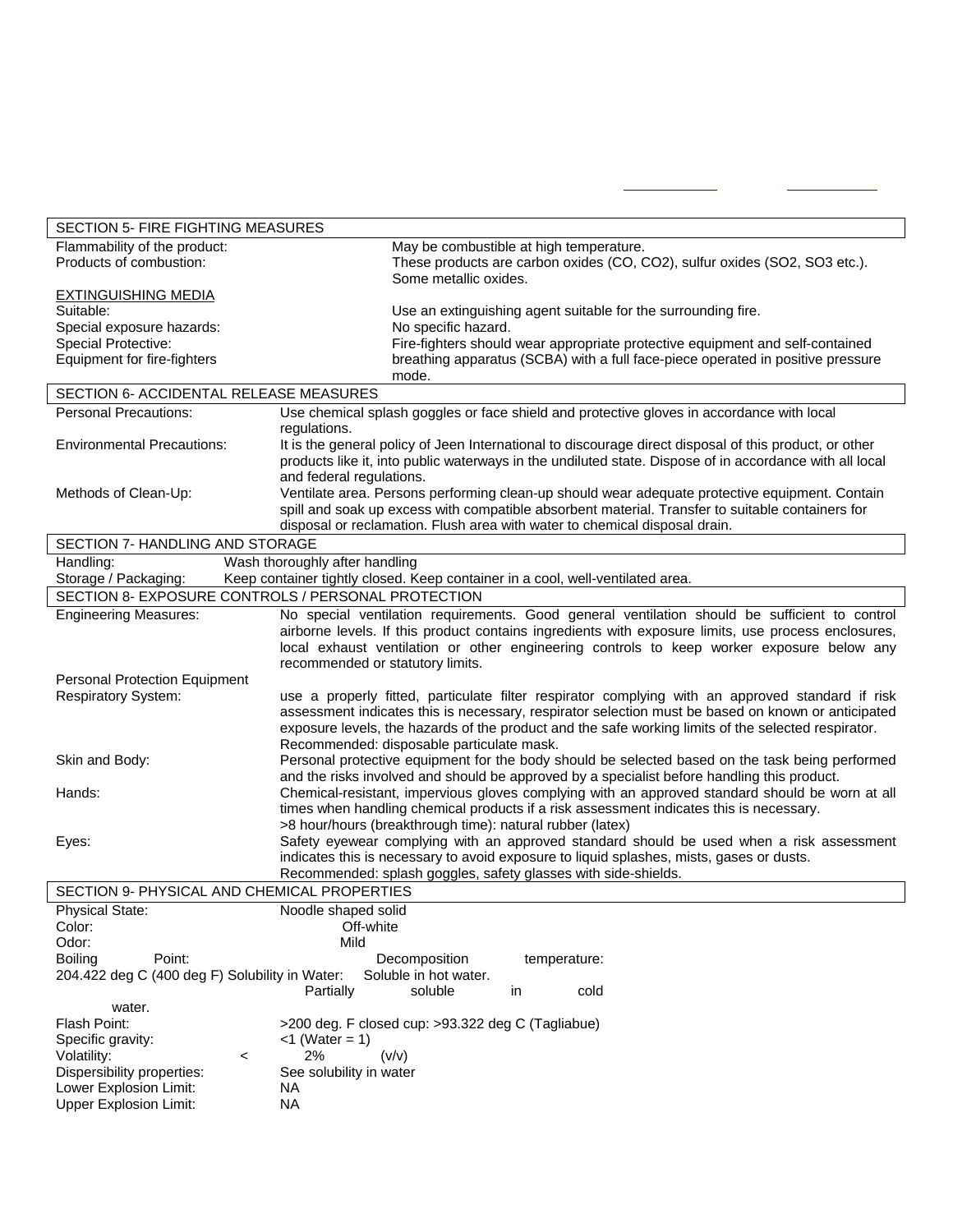| SECTION 10- STABILITY AND REACTIVITY     |                                                                                           |                                                                   |       |                                                                                                                           |
|------------------------------------------|-------------------------------------------------------------------------------------------|-------------------------------------------------------------------|-------|---------------------------------------------------------------------------------------------------------------------------|
| Stability:                               | Stable                                                                                    |                                                                   |       |                                                                                                                           |
| Conditions to Avoid:                     | None Known                                                                                |                                                                   |       |                                                                                                                           |
| Materials to Avoid:                      |                                                                                           | None Known                                                        |       |                                                                                                                           |
| Hazardous Decomposition Products:        | None Known                                                                                |                                                                   |       |                                                                                                                           |
| Incompatibility with various substances: | reactive or incompatible with the following materials: oxidizing materials.               |                                                                   |       |                                                                                                                           |
| SECTION 11- TOXICOLOGICAL INFORMATION    |                                                                                           |                                                                   |       |                                                                                                                           |
| Toxicity Data:                           |                                                                                           |                                                                   |       |                                                                                                                           |
| Product/ingredient name:                 | Test                                                                                      | Result                                                            | Route | <b>Specials</b>                                                                                                           |
| Fatty acids, coco, 2-sulfoethyl          | LD50                                                                                      | 4330 mg/kg                                                        | Oral  | Rat                                                                                                                       |
| Esters, sodium salts                     |                                                                                           |                                                                   |       |                                                                                                                           |
| Sodium Cocoyl Isethionate                | LD50                                                                                      | 4330 mg/kg                                                        | Oral  | Rat                                                                                                                       |
| Proprietary                              | LD50                                                                                      | 18500 mg/kg                                                       | Oral  | Rat (similar material)                                                                                                    |
| Other toxic effects on humans:           | Not considered to be toxic to humans.                                                     |                                                                   |       |                                                                                                                           |
| Specific effects:                        |                                                                                           |                                                                   |       |                                                                                                                           |
| Carcinogenic effects:                    |                                                                                           | No known significant effects or critical hazards.                 |       |                                                                                                                           |
| Mutagenic effects:                       |                                                                                           | No known significant effects or critical hazards.                 |       |                                                                                                                           |
| Teratogenicity /:                        |                                                                                           | No known significant effects or critical hazards.                 |       |                                                                                                                           |
| reproductive toxicity                    |                                                                                           |                                                                   |       |                                                                                                                           |
| Sensitization:                           |                                                                                           |                                                                   |       |                                                                                                                           |
| Ingestion:                               |                                                                                           | No known significant effects or critical hazards.                 |       |                                                                                                                           |
| Inhalation:                              |                                                                                           | No known significant effects or critical hazards.                 |       |                                                                                                                           |
| Eyes:                                    | Slightly Irritating to the eyes.                                                          |                                                                   |       |                                                                                                                           |
| Skin:                                    | Slightly irritating to the skin.                                                          |                                                                   |       |                                                                                                                           |
| SECTION 12- ECOLOGICAL INFORMATION       |                                                                                           |                                                                   |       |                                                                                                                           |
| Environmental precautions:               |                                                                                           | No known significant effects or critical hazards.                 |       |                                                                                                                           |
| Products of degradation:                 |                                                                                           |                                                                   |       | These products are carbon oxides (CO, CO2) and water, sulfur oxides (SO2, SO3 etc.).                                      |
|                                          | Some metallic oxides                                                                      |                                                                   |       |                                                                                                                           |
| Toxicity of the products of:             |                                                                                           | The product itself and its products of degradation are not toxic. |       |                                                                                                                           |
| Biodegradation                           |                                                                                           |                                                                   |       |                                                                                                                           |
| SECTION 13- DISPOSAL CONSIDERATIONS      |                                                                                           |                                                                   |       |                                                                                                                           |
| Waste disposal:                          |                                                                                           |                                                                   |       | The generation of waste should be avoided or minimized wherever possible. Avoid dispersal of                              |
|                                          |                                                                                           |                                                                   |       | spilled material and runoff and contact with soil, waterways, drains and sewers. Disposal of this                         |
|                                          | product, solutions and any by-product should at all times comply with the requirements of |                                                                   |       |                                                                                                                           |
|                                          |                                                                                           |                                                                   |       | environmental protection and waste disposal legislation and any regional local authority                                  |
|                                          | requirements.                                                                             |                                                                   |       |                                                                                                                           |
|                                          |                                                                                           |                                                                   |       | Disposal aboutel be in coordense with contigable regional and performal level and requisional each requisions may be mere |

Disposal should be in accordance with applicable regional, national and local laws and regulations. Local regulations may be more stringent than regional or national requirements.

The information presented below only applies to the material as supplied. The identification based on characteristic(s) or listing may not apply if the material has been used or otherwise contaminated. It is the responsibility of the waste generator to determine the toxicity and physical properties of the material generated to determine the proper waste identification and disposal methods in compliance with applicable regulations.

| Refer to Section 7: HANDLING AND STORAGE and Section 8: EXPOSURE CONTROLS/PERSONAL PROTECTION for additional |  |  |
|--------------------------------------------------------------------------------------------------------------|--|--|
| handling information and protection of employees.                                                            |  |  |

| <u>Harlulling implifiation and protection of employees.</u> |                                                       |  |
|-------------------------------------------------------------|-------------------------------------------------------|--|
| SECTION 14- TRANSPORT INFORMATION                           |                                                       |  |
| UN Number:                                                  | NA.                                                   |  |
| Land-road/Railway                                           |                                                       |  |
| ADR/RID Class:                                              | <b>NA</b>                                             |  |
| <b>Inland Waterways</b>                                     |                                                       |  |
| <b>ADNR Class:</b>                                          | NA.                                                   |  |
| Sea                                                         |                                                       |  |
| IMDG Class:                                                 | NA                                                    |  |
| <b>IMDG Page Number:</b>                                    | ΝA                                                    |  |
| Air                                                         |                                                       |  |
| <b>IATA-DGR Class:</b>                                      | NA.                                                   |  |
| <b>National Transport Regulations:</b>                      | <b>NA</b>                                             |  |
| Reportable quantity:                                        | CERCLA: Hazardous substances. No products were found. |  |
| Flush point:                                                | Closed cup: >93.322 deg C (200 deg F). (Tagliabue.)   |  |